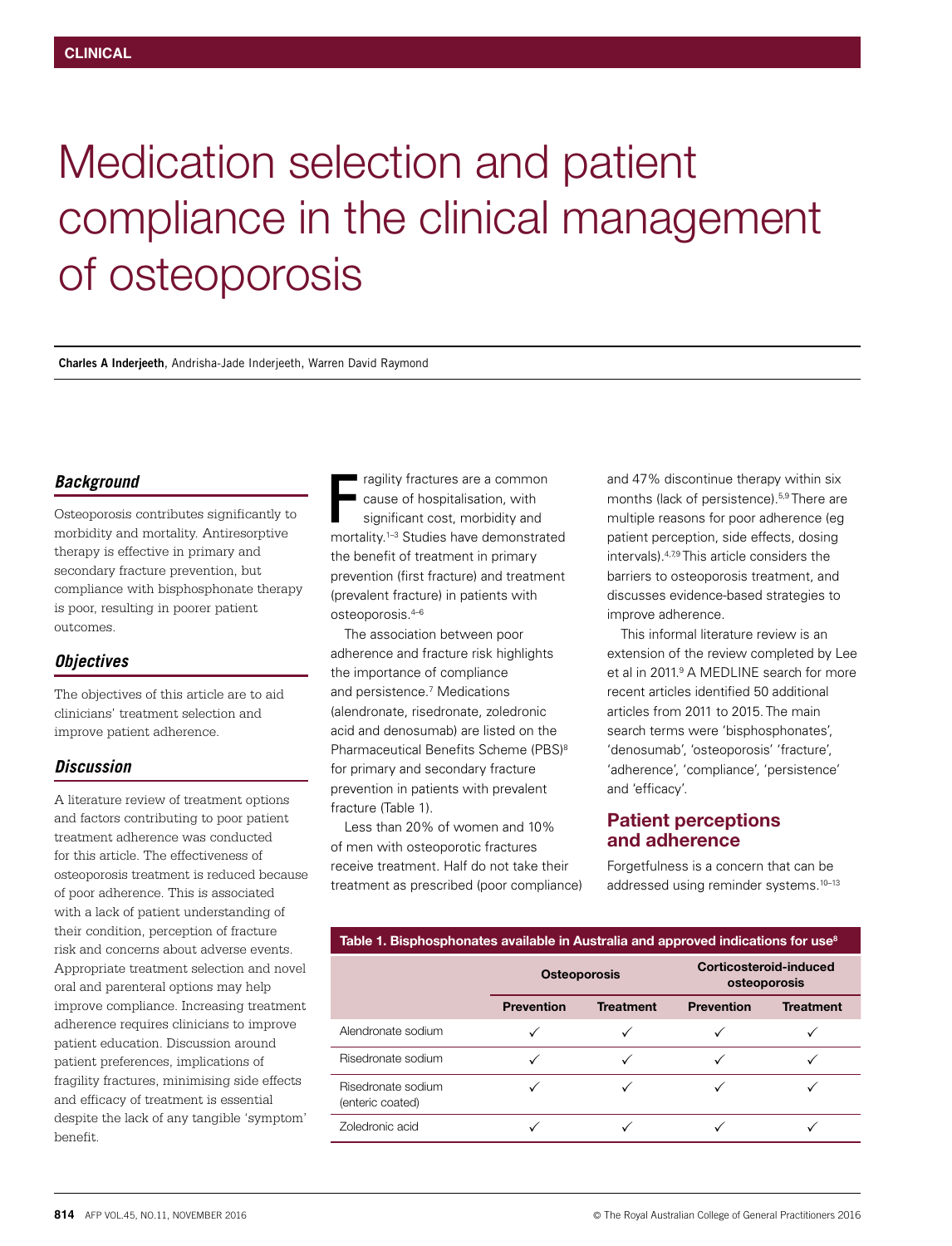Electronic reminder systems are effective in improving patient drug compliance.<sup>11,12</sup> While 'forgetting' is a compliance issue, it is no longer recognised as a primary reason for poor compliance.<sup>13</sup> Research suggests that some patients choose not to take medication.<sup>13</sup> The major reasons for non-adherence include asymptomatic disease manifestation ('silent disease') and an underestimation of the risk of fracture.14 The Global Longitudinal Study of Osteoporosis in Women found that only half of women with osteoporosis with multiple risk factors and receiving treatment for the disorder perceived themselves to be at increased risk of fracture.<sup>15</sup>

A Cochrane review on strategies to improve adherence highlighted the importance of more frequent patient interaction and regularly discussing compliance.16 Other studies cited the benefit of improving patient–provider relationships and patient education through regular follow-up, risk assessment and treatment monitoring.<sup>17,18</sup>

# Poor compliance compounds poor bioavailability of bisphosphonates

Oral bisphosphonates are poorly absorbed by the gastrointestinal system because of their low lipophilicity, large molecular structure and negative charge.19 Typically, only 0.3–1.0% of the dose is absorbed after ingestion.<sup>19,20</sup> Taking these medications with food can decrease the bioavailability of the bisphosphonate by 60–90% because of physicochemical interactions between medicines and compounds present in the food, especially calcium and dairy products.20 Low

bioavailability of oral bisphosphonates results in a clinically insignificant amount of the drug reaching its target, thereby diminishing efficacy.<sup>20</sup> In some circumstances, measuring bone turnover markers may be useful in confirming compliance.

Fasting and the '30 minutes before food or drink' requirement to improve bioavailability are commonly reported as reasons for patients failing to comply with oral bisphosphonate therapy.<sup>9,14</sup> This barrier may be overcome by patients using enteric-coated, delayed-release weekly risedronate tablets, zoledronic acid infusion or subcutaneous denosumab.<sup>21</sup> These may also be the preferred treatment modality for patients who, for example, are unable to fast for medical or other reasons, have cognitive impairment, or are identified by their clinicians as being poorly compliant patients.20 However, oral bisphosphonates should not be taken with calcium and dairy products.

# Adopting a patient-centred, flexible approach to dosing intervals

Bisphosphonate dosing intervals are noted as being inconvenient and a barrier to adherence. 9,22,23 An alternative to frequent oral bisphosphonate dosing is an annual intravenous bisphosphonate (zoledronic acid) or six-monthly subcutaneous injections with denosumab, a rank ligand inhibitor. Patients have reported increased satisfaction with zoledronic acid or denosumab, compared with weekly oral bisphosphonate medications.9

Less frequent dosing (ie twice yearly denosumab or yearly zoledronic acid)

may guarantee absolute compliance. However, because of needle phobia, acute phase reactions, infusion centre costs and scheduling reminders for both agents, persistence with zoledronic acid is not guaranteed. By contrast, more frequent dosing develops requiar routines. which may aid adherence.<sup>9</sup> Clinicians should optimise the dosing regimen on the basis of the patient's preference and characteristics.

# Timing of initiation and clinician's choice of treatments

Earlier treatment is recommended for patients presenting with fracture, as early fracture risk is greatest and benefits occur as early as three to six months.24 Results from randomised controlled trials investigating fracture prevention outcomes have confirmed differences in efficacy onset and offset between bisphosphonate options and treatment (Table  $2$ ). $24$ 

Inherent differences in dose, frequency and biological activity (binding affinity and potency) each affect time to efficacy onset and offset. A clinician's choice of bonesparing agent will aim to maximise benefit for treating the patient's disease by balancing the time to efficacy onset with possible side effects while managing the patient's risk of osteoporotic fracture(s). For example, for older and more frail patients at higher fracture risk and with a shorter life expectancy, the primary treatment goal would be the simplest dosing and fastest efficacy onset, as opposed to treatment durability (Table 3).<sup>24</sup> Clinicians need to balance the benefit of a weekly routine versus the convenience

| Table 2. Results of all relevant studies showing the range of earliest onset of fracture efficacy and ranking of effect offset <sup>24</sup> |                           |                                 |                     |                          |                                             |
|----------------------------------------------------------------------------------------------------------------------------------------------|---------------------------|---------------------------------|---------------------|--------------------------|---------------------------------------------|
|                                                                                                                                              | <b>Vertebral fracture</b> | <b>Nonvertebral</b><br>fracture | <b>Hip fracture</b> | Any clinical<br>fracture | <b>Rapidity of effect</b><br>offset ranking |
| Aledronate                                                                                                                                   | 6-48 months               | $12-24$ months                  | 18-48 months        | $12-48$ months           | Second                                      |
| Risedronate                                                                                                                                  | $6-12$ months             | 6-36 months                     | $6-36$ months       | $6-36$ months            | First                                       |
| Zoledronic acid                                                                                                                              | $12-24$ months            | $24-36$ months                  | 36 months           | $12 - 36$ months         | Third                                       |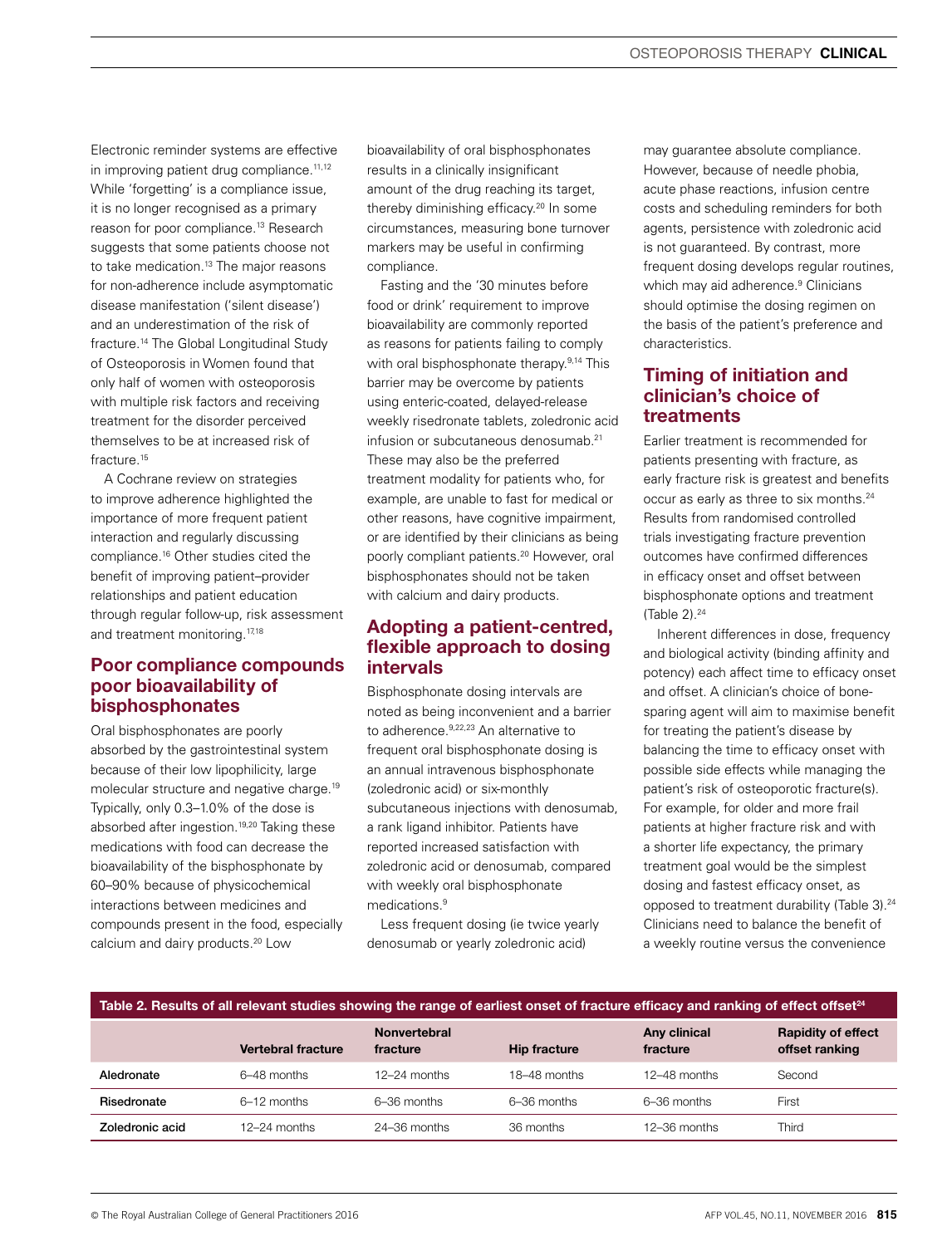**CLINICAL** OSTEOPOROSIS THERAPY

of a monthly routine versus the ensured compliance of less frequent parenteral options, with the added logistical considerations of arranging treatment.

## Managing adverse upper gastrointestinal side effects with oral bisphosphonates – Balancing benefit and risks

Patients initiated on oral bisphosphonates are three times more likely to see their general practitioner (GP) within six weeks because of adverse upper gastrointestinal effects.25 Where this is not remediable, alternative modalities of bisphosphonate delivery, such as parenteral zoledronic acid, less frequent oral dosing or nonbisphosphonate options (denosumab or raloxifene), may be preferable.<sup>9</sup>

In circumstances where oral bisphosphonates remain the preference despite persistent gastrointestinal symptoms (rarely), co-administration with a proton pump inhibitor (PPI) or  ${\sf H}_{_2}$  receptor antagonists (H $_{\rm 2}$ RAs) may be considered. This co-administration is effective in reducing adverse gastrointestinal effects.23–25 Although some studies suggest that PPI use may be associated with a modest decrease in alendronate efficacy, a post-hoc analysis of three clinical trials with risedronate suggested no such effect.26–28 A reasonable approach to PPI prescription would be to use the lowest effective dose for the shortest duration, or consider prescribing an H2RA that has not been reported to affect bisphosphonate efficacy.23,24

#### Osteonecrosis of the jaw and atypical femur fractures with oral bisphosphonates – Balancing benefits and risks

Bisphosphonate prescription in Australia is declining, in part because of reports linking bisphosphonate use with osteonecrosis of the jaw.<sup>29-31</sup> In Canada, over a threeyear period, the cumulative incidence for bisphosphonate-associated osteonecrosis of the jaw was 1.04 per 100,000 patient years in osteoporosis or metabolic bone disease, and 442 per 100,000 patient years

#### Table 3. Available dosing forms of bisphosphonates for osteoporosis<sup>8</sup>

|                                        | <b>Oral dosing</b> |                 |                | <b>Intravenous</b> |
|----------------------------------------|--------------------|-----------------|----------------|--------------------|
|                                        | <b>Daily</b>       | Weekly          | <b>Monthly</b> |                    |
| Alendronate sodium                     | 5 mg and 10 mg     | 35 mg and 70 mg |                |                    |
| Risedronate sodium                     | 5 mg               | 35 mg           | 150 mg         |                    |
| Risedronate sodium<br>(enteric coated) |                    | 35 mg           |                |                    |
| Zoledronic acid                        |                    |                 |                | 5 mg annually      |

in cancer patient observations.<sup>31</sup> The risk is low with good dental hygiene and care, and precautions with timing of invasive dental care (wait three to six months after last dose where possible).<sup>31</sup>

Atypical fractures are reported to increase after three to four years of bisphosphonate therapy.<sup>32,33</sup> Putting the risk into perspective, major osteoporotic fracture in women at high risk is 3100 per 100,000 patient years, and bisphosphonates reduce fractures by 20–70%; atypical fracture attributed to long-term bisphosphonate therapy is 78 per 100,000 patient years at eight years, and significantly many more osteoporotic fractures would be prevented.30,32–34

While the unlikely possibility of atypical fractures should be considered among patients who report unexplained thigh pain in the context of long-term bisphosphonate therapy, concern about over-suppression of bone turnover is not a reason to stop therapy in the majority of women at high risk for osteoporotic fracture.33

#### Consider the consequences of ceasing bisphosphonate treatment

Bisphosphonates accumulate in the bone and are variably released for years after treatment cessation. Hence, it is important to consider the clinical question of 'how long to treat?' Answering this question requires holistic consideration of the patient's risk factors, therapeutic options and differences in onset and offset, which are drug-specific.

Data from long-term studies with bisphosphonates (up to 10 years) suggest that some patients may be able to take a break from treatment without incurring additional fracture risk after three to five years.29 The safety of ceasing denosumab is unknown at this stage because of concerns about rebound increase in bone turnover and risk of fracture. However, the continuing benefit of antiresorptive agents for up to 10 years in selected patients at high risk of fractures has been reported.<sup>29</sup> The duration of initial treatment and length of any proposed treatment break should be guided by the patient's absolute risk.<sup>29</sup> Risk assessment tools (eg Fracture Risk Assessment Tool [FRAX]) can be used to estimate an individual patient's risk of fractures with or without known bone densitometry scores.<sup>34</sup> Reassessment of fracture risk is a critical first step before discontinuation of treatment is considered.29 If treatment is suspended, risk assessment should be repeated annually and treatment restarted if necessary.

## **Conclusion**

Treatment adherence is influenced by multiple factors. The patient–provider relationship is critical through regular follow up and review of disease risk, progression, patient characteristics and preference, and treatment options. Patient education and understanding of disease and treatment risks and benefits is crucial in an asymptomatic disease. Reminder systems are useful where forgetfulness is a concern. Strategies to improve adherence include discussing novel drug formulations (eg delayed